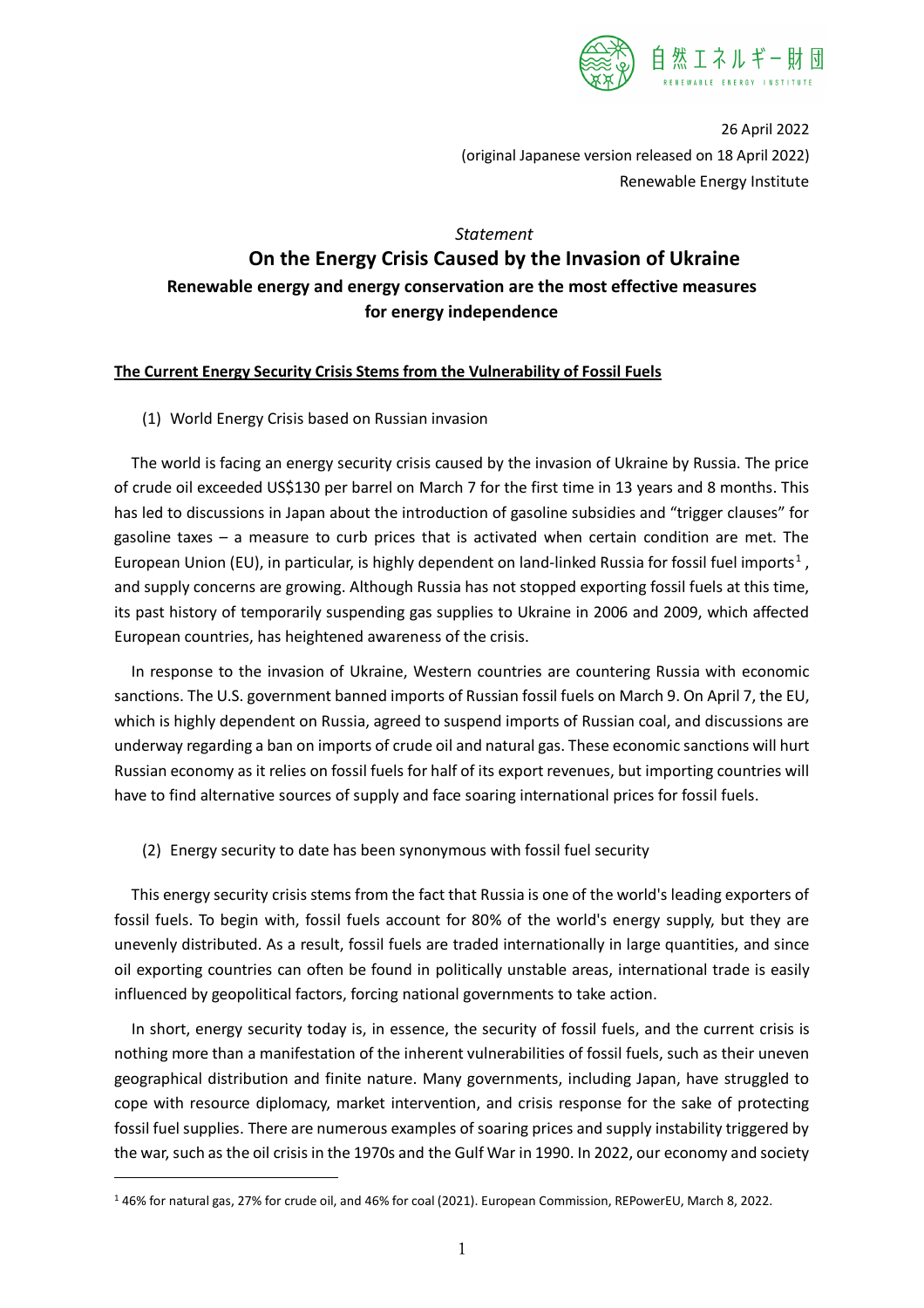

will still be dependent on fossil fuels. However, the Russian invasion of Ukraine has reminded us that such an energy crisis is inevitable as long as we remain dependent on fossil fuels.

## **Overcoming the Energy Crisis: Phase-out Fossil Fuels Through Energy Conservation and Renewable Energy**

In response to the recent energy crisis, the EU announced on March 8 its REPowerEU policy, which calls for diversification of natural gas imports, energy efficiency improvements, and increased adoption ofrenewable energy sources, thereby accelerating the transition away from Russia and fossil fuels by 2027. In particular, with regard to natural gas, the goal is to reduce imports from Russia by one-third by the end of 2022. Although fossil fuels will be procured from sources other than Russia, for example, by constructing an LNG terminal in Germany, we should be clear that the total consumption of fossil fuels should not increase. What is most required now is to reduce fossil fuel consumption as much as possible, and the most promising means of doing so are renewables on the supply side, and energy efficiency and conservation on the demand side.

(1) Renewable energy replaces fossil fuels

Renewable energy should be re-evaluated with the inclusion of its energy security value. Renewable energy sources are found throughout the world and are diverse, including hydropower, wind, solar, and geothermal, so that any country can be self-sufficient on a substantial scale. Because they are reproduced as a natural phenomenon, they are never depleted, have zero marginal cost, are not subject to imports and exports, and are not subject to price hikes or supply instability. Since it is based on local use in diverse regions (small-scale and decentralized), it is strong in terms of disaster resilience and contributes to regional economic cycles.

Although output volatility issometimes mentioned as a barrier, it can be addressed through flexible grid operation, grid reinforcement, demand response, storage batteries including electric vehicles, use of flexible supply-demand adjustment such as pumped storage, and conversion to green hydrogen (PtG). It has become the cheapest powersource compared to nuclear, coal-fired, and natural gas-fired power, and the IEA's Net Zero Scenario predicts that renewables will account for 88% of the global power mix in 2050. Only purely domestic renewables can replace foreign-dependent fossil fuels to ensure energy independence, and their introduction should be accelerated as a top priority.

(2) Improving energy efficiency is a top priority policy

In Europe and the U.S. state of California, which have been leading the world's efforts to combat climate change, energy efficiency has been positioned as the "number one fuel" and recognized as the highest priority in energy policy. Reducing total fuel consumption through energy efficiency is also an immediate measure to address the energy crisis. In 2011, when the Great East Japan Earthquake and the Fukushima Daiichi Nuclear Incident caused a power crisis in eastern Japan, it was the energysaving efforts of companies and households that helped the country cope with the power demand in summer, when electricity demand peaked. Germany, which is particularly dependent on Russian energy sources, aims to reduce its dependence on Russian natural gas from 55% to approximately 30% by the end of this year and to end the dependence by the summer of 2024, through diversification of procurement places as well as energy efficiency, energy conservation, and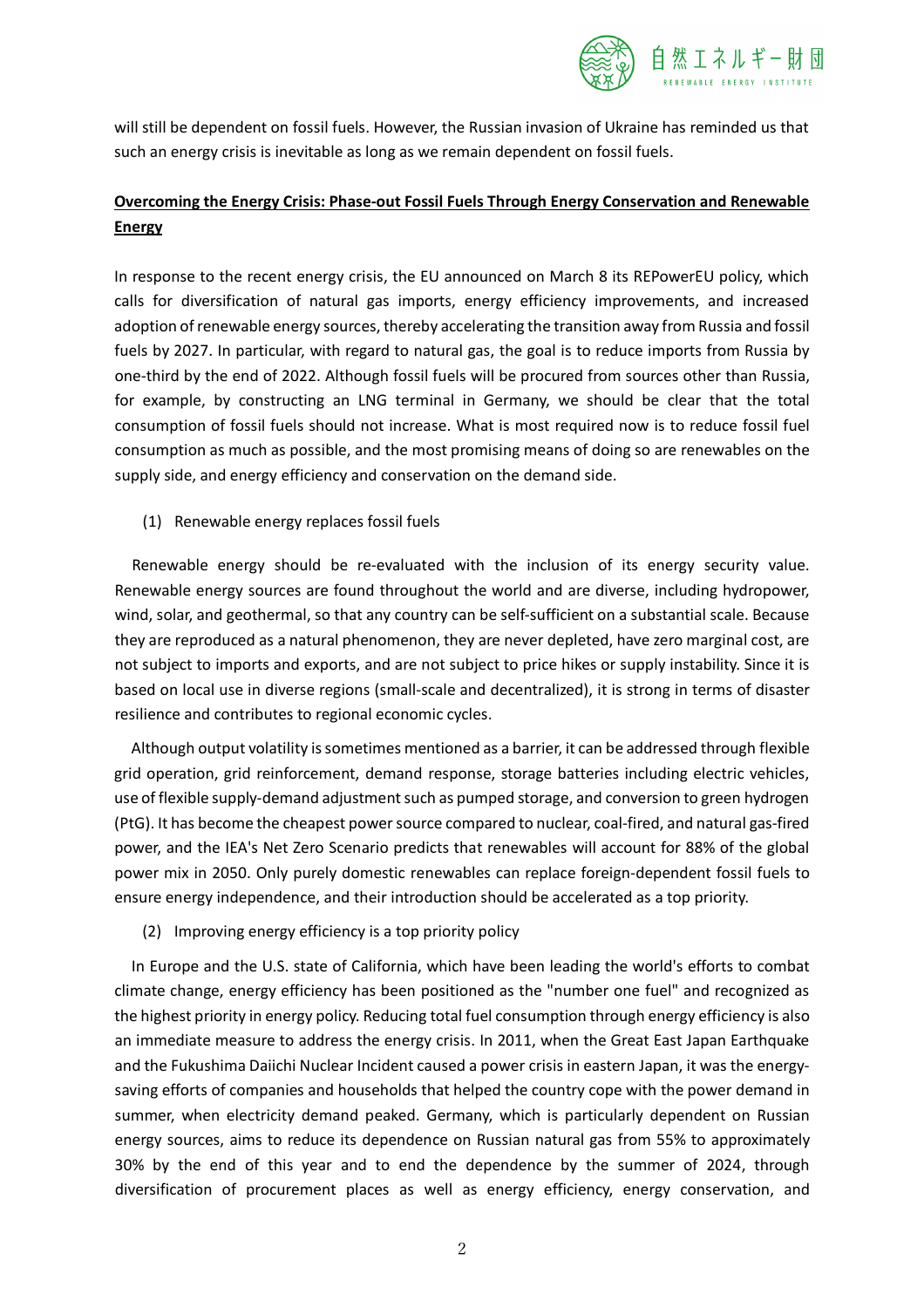

electrification in companies and households. It is also working on legal reforms to accelerate energy efficiency in new and existing buildings.

Japan is said to have achieved success in energy conservation after the oil crisis, but in recent years the country has not been able to take pride in its success. Energy efficiency in manufacturing has remained around in the same level for the past 30 years, and the insulation performance of homes is low compared to Europe and other countries. In response to soaring fuel prices, the government has introduced gasoline subsidies. While measures for businesses and households that are particularly severely affected are necessary, what really needs to be done is to increase investment in energy conservation that also utilizes DX, such as strengthening the insulation performance of buildings, smart houses, and demand response.

Both renewables and energy conservation have often been discussed as measures against the climate crisis, but at the same time, they are the most important means to achieving energy independence. In particular, Japan, which is not endowed with fossil fuels<sup>[2](#page-2-0)</sup> but is blessed with abundant renewable energy resources, should accelerate renewable energy development and energy efficiency to overcome both the climate crisis and the energy crisis, and phase-out fossil fuels.

In August 2020, Renewable Energy Institute released its "Proposal for 2030 Energy Mix in Japan," in which it set the goal of future energy policy as the realization of a decarbonized society and the assurance of a stable supply that does not depend on fossil fuels. Based on this goal, it proposed that the power mix in 2030 should be 45% renewables, built on the premise that energy efficiency should be thoroughly promoted. This current energy crisis shows that this direction was correct and that it should be further accelerated.

#### **Nuclear Power and Zero-emission Thermal Power Cannot be Relied Upon**

(1) Nuclear power has little future

In Japan, however, since the natural gas price spike in Europe in the second half of last year, there have been arguments that "energy crisis was a result of the excess steps towards decarbonization" and that "investment in fossil fuels should be increased". Furthermore, in the wake of the invasion of Ukraine, there have been strong calls for accelerating the restart of nuclear power plants.

For some time, new nuclear power plants have not been built worldwide due to their high cost and high risk, and they have little future potential, including the problem of final disposal of high-level radioactive waste. In Ukraine, the nuclear power plants at Chornobyl and Zaporizhia became the target of a military attack for the first time, but the reactors were not designed for such a situation. Subsequently, France and the United Kingdom announced that they would build new nuclear power plants. Despite both countries having actively promoted nuclear power development in the past, new constructions have failed to materialize and the countries had to bail out their domestic nuclear industries. There is little reason to believe that this plan will be envisioned this time.

Japan has been promoting energy security measures that rely on nuclear power since the oil crisis, but besides the problem that they cannot be called domestically produced power because we import

<span id="page-2-0"></span><sup>&</sup>lt;sup>2</sup> In FY 2019, the country relied on imports for 99.7% of its crude oil, 99.7% of its coal, and 97.8% of its natural gas. Agency for Natural Resources and Energy, Energy White Paper, 2021 edition.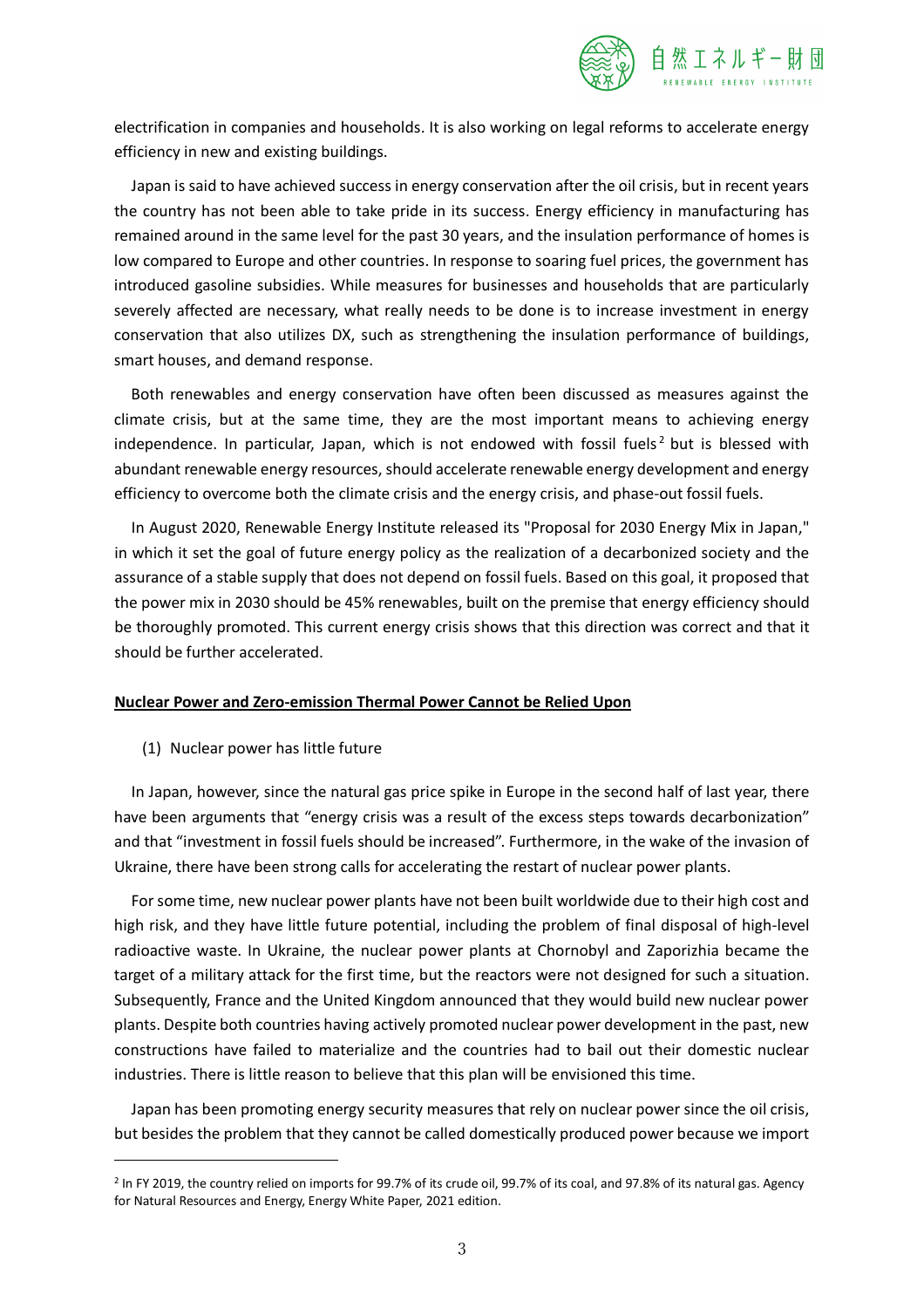

uranium fuel in the first place, even in the 1990s, when the percentage of nuclear power plants was at its highest, the country's energy self-sufficiency rate remained at 22%. It would be unreasonable to call this a "stable power source," since all reactors were shut down following the Fukushima Daiichi nuclear power plant accident in 2011, and energy self-sufficiency dropped to 6%. Some countries, such as Belgium, have decided to extend the period of operation of existing reactors. In Japan, the Nuclear Regulation Authority of Japan (NRAJ), which "prioritizessafety above all other circumstances" and based on "the world's most stringent regulatory standards," has approved the restart of those reactors that it has approved. Any loosening of this system of restarting reactors through independent review would undermine the very foundations of nuclear energy policy.

## (2) Zero-emission thermal power still depends on imports from foreign countries

The "Sixth Strategic Energy Plan" approved by the Cabinet in October 2021 expressed high expectations for zero-emission thermal power plants such as CCS thermal power, ammonia thermal power, and hydrogen thermal power, as well as nuclear power. However, in addition to the technical difficulties and high cost of CCS itself, thermal power with CCS goes against energy security in that it will depend on imported fossil fuels.

Most of the ammonia and hydrogen are expected to be imported. Projects are underway to import lignite-derived hydrogen from Australia as blue hydrogen, for example, but even if it were zeroemission, it would not contribute to energy independence. It should be recognized that selfsufficiency can only be increased by generating green fuels domestically from renewable electricity.

In short, whether CCS is attached or converted to ammonia or hydrogen, new energy derived from fossil fuels has many challenges. What is needed for energy security is not only zero emissions, but also phasing-out fossil fuels. As long as Japan continues to rely on foreign countries, it cannot escape the risk of facing an energy crisis. As a non-fossil-fuel-producing country, Japan should aim for energy independence without relying on fossils.

## **March Blackouts and Supply-Demand Crunch not Caused by Decarbonization**

 Following the earthquake off the coast of Fukushima Prefecture on March 16, 2022, more than 2 million homes were without power in the Tokyo metropolitan area and other areas, and on March 22, the first warning of a power supply-demand crunch was issued. To use these events as a sign of weakness in solar power generation or as a basis for arguing that nuclear power plants need to be restarted is to completely misunderstand the true nature of the situation.

First, the immediate cause of the March problem was the sudden shutdown of several thermal power plants located along the Pacific coast and elsewhere. 6.5 GW of thermal power plant was taken out of service by the Fukushima earthquake on March 16, which upset the supply-demand balance and automatically activated the protection devices(UFR), causing the power outages. We should have learned from the rolling blackouts in March 2011 and the Hokkaido blackout in 2018 that thermal and nuclear power plants, which deliver large amounts of power per facility, are less resilient against disasters, leading to a greater likelihood of outages in such instances.

As for March 22, there was no sudden shortage of supply. In addition to the 3.35 GW of power plants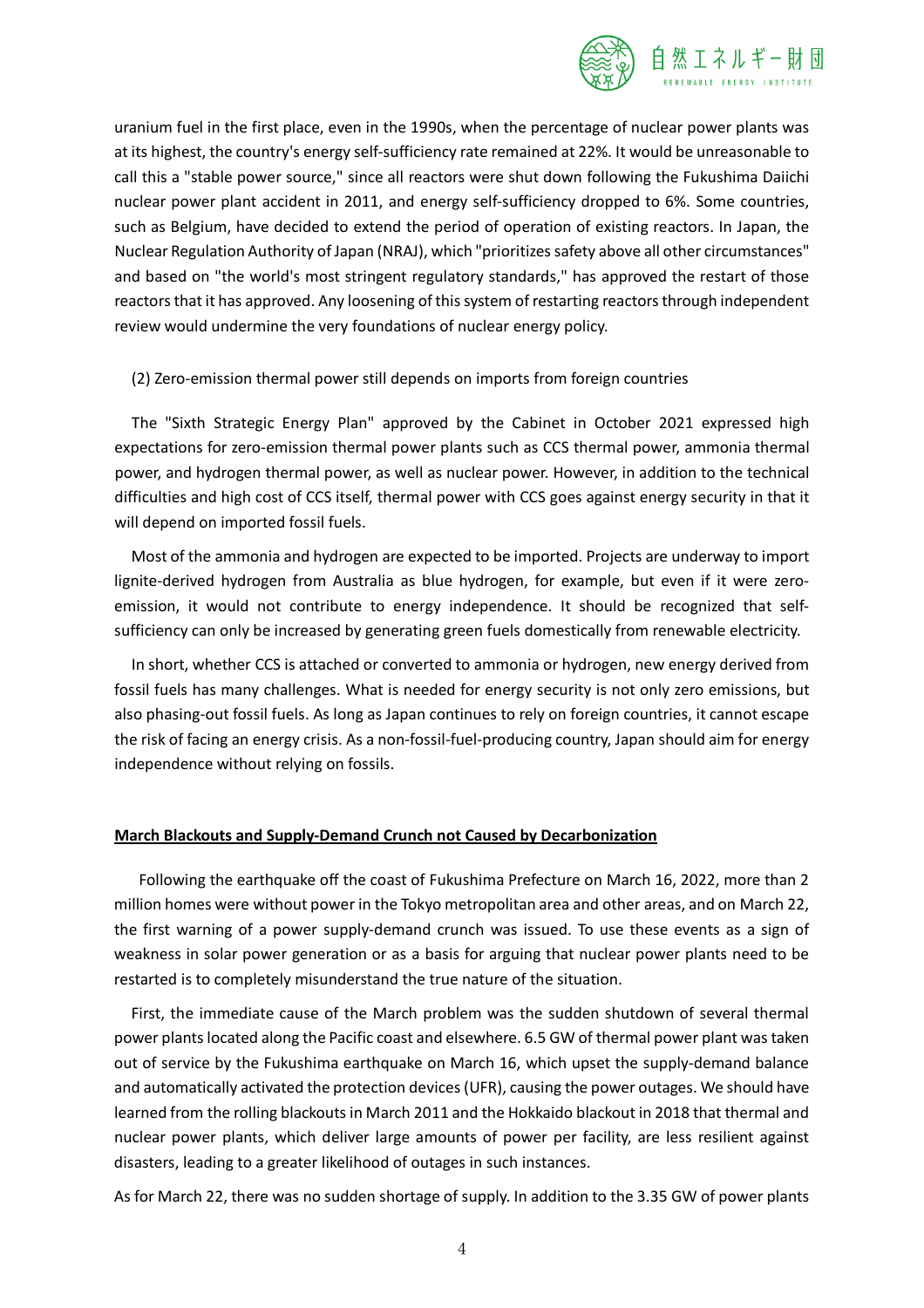

that were kept shut down due to the earthquake, 1.34 GW of power plants were shut down after March 17 due to other factors, and many other thermal power plants were out of operation for routine inspections. The decision was made that the projected maximum demand (as of 5:40 p.m. on March 21) of 48.4 GW, coupled with the increase in demand due to the decrease in temperature, could not be met.<sup>[3](#page-4-0)</sup> Although it should have been possible to predict the situation to some extent in advance, the response was delayed as the supply-demand crunch warning was issued at 8:00 p.m. It is not that there was an absolute shortage of power plants, nor that there was no fuel itself. Therefore, even if thermal and nuclear power plants are forcibly constructed and restarted, the same could happen again.

That solar power output diminishes under bad weather conditions is a well-known phenomenon, the problem lies more in the fact that Japan has been extremely slow to introduce wind power generation, which can generate electricity even on cloudy days. What has become clear is not the weakness of renewables, but the weakness of the national energy policy.

The blackout on March 22 was avoided because of the reduction of power demand by more than 5 GW due to the efforts of companies, local governments, and households that responded to the call for power conservation, and also because of the power supply from the surrounding area, i.e., widearea operation. The reinforcement of the Hokkaido-Honshu interconnection line and the East-West Frequency Converter, as a lesson learned from the Fukushima Daiichi Nuclear accident, has been successful. Although some have pointed out that this was inadequate, it can be evaluated as an achievement of the government's power system reforms. In order to promote the shift away from fossil fuels, with a focus on renewable energies, wide-area operation and grid reinforcement are indispensable, and should be further promoted to ensure stable supply.

#### **Japan's Path Ahead: Accelerate Fossil Fuel Phase-Out**

The government has announced its forecast for electricity supply and demand in the winter of FY2022 as "the most severe since FY2012". The biggest problem that needs to be pointed out in reviewing the 10-plus years since the Great East Japan Earthquake is the government's insistence on restarting nuclear power plants and its failure to make sufficient efforts to develop the necessary alternative power sources, especially renewable energy.

Over the past decade, Japan's share of renewables has increased by about 10 percentage points from 10.4% to 19.8%, while in the same period Germany's share increased by more than 20 percentage points from 21.2% to 44.5% and the UK's share increased by more than 30 percentage points from 10.4% to 43.7%. Germany and the UK have rapidly expanded power sources that contribute to both energy independence and decarbonization.

The path Japan should take is clear. Japan should move away from fossil fuels, focusing on renewables and energy efficiency, which will mitigate both the climate and energy crises. The current energy crisis has strongly demonstrated the necessity and rationale for such actions, and we must not make the mistake of going back to fossil fuels.

<span id="page-4-0"></span><sup>&</sup>lt;sup>3</sup> The maximum summer demand in TEPCO's service area in FY2021 was 56.7 GW (August 26, 2021) and the maximum winter demand was 53.8 GW (January 6, 2022) and a supply-demand crunch did not occur. This indicates that supply capacity to meet these demands exists.